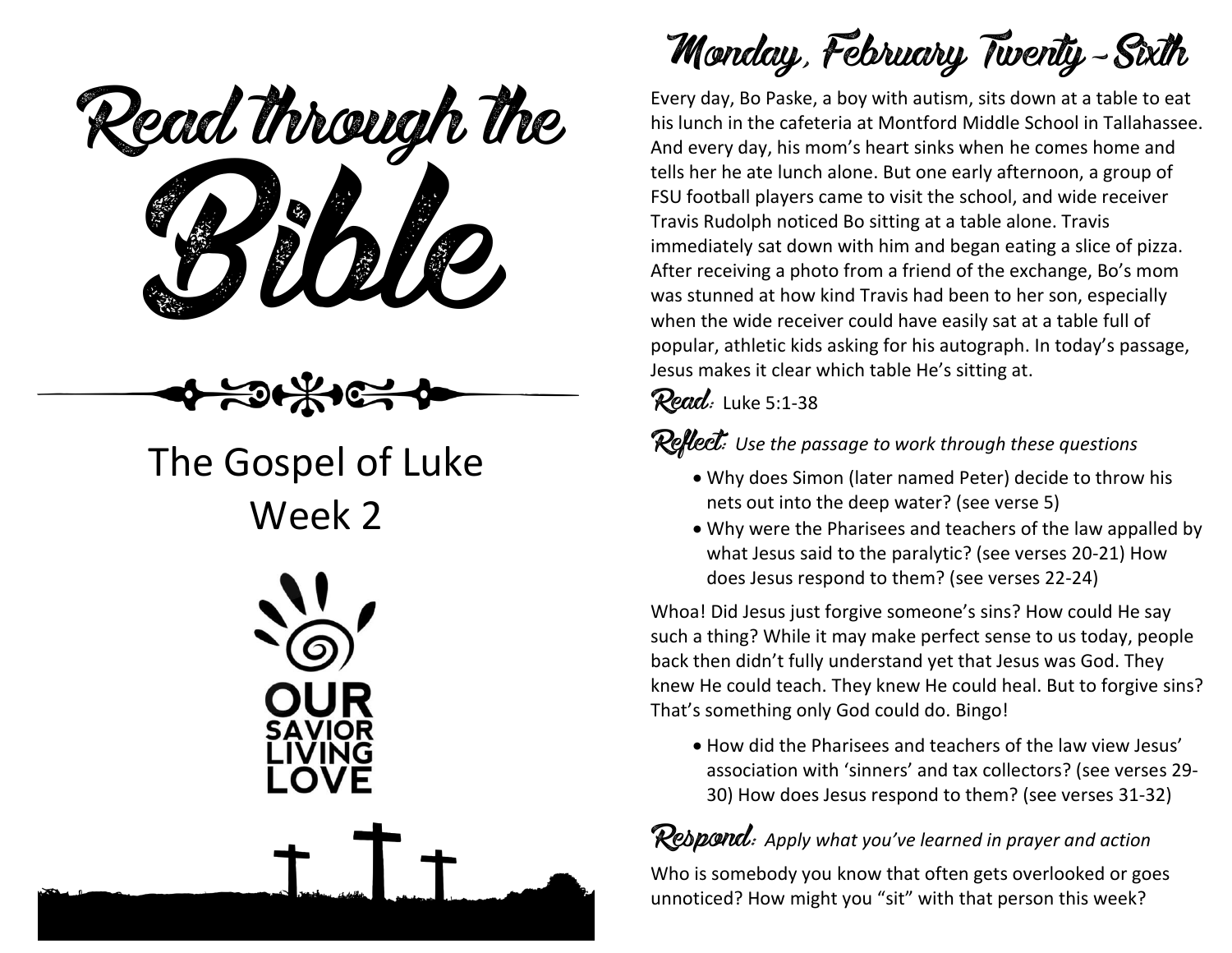# **Tuesday, February Twenty-Seventh**

Every summer, in preparation for the beginning of the academic year, college student employees are trained on a variety of different situations they may encounter while on the job. One of those situations is when a student passes out or needs medical attention. Typically, the student employees are trained to not touch the passed-out student, but instead, to call 911. But what would you do if that student needed immediate CPR, and the paramedics wouldn't arrive for at least five minutes? Would you stick to your training and not touch the student? Or would you abandon the protocol and do everything you could to save that student's life? In today's passage, Jesus proposes a similar dilemma to the Pharisees.

#### **Read:** Luke 6:1-26

**Reflect:** *Use the passage to work through these questions*

- In what ways do the Pharisees accuse Jesus and His disciples of breaking the Sabbath? (see verses 1-2 and 6-7)
- Why does Jesus find these actions on the Sabbath to be permissible? (see verses 3-5 and 9-10)

The Pharisees were so caught up in keeping with their traditions and laws that they failed to see that doing good and meeting the needs of the lowly were of more importance.

 What words does Jesus have for the poor, hungry, and sorrowful? (see verses 20-23) What words does He have for the rich, well-fed, and happy? (see verses 24-26)

Remember, Jesus had been talking to the Pharisees before speaking to the crowd. These religious leaders were rich, well-fed, and happy. They had all they needed. Why would they need Jesus? Jesus reminds them that the world's comforts will not fully satisfy.

**Respond:** *Apply what you've learned in prayer and action* Take a moment to thank God for considering us above our sin.

# **Wednesday, February Twenty-Eighth**

Think about a teacher or mentor who taught you some of your most important life lessons. What did she or he say? How did she or he challenge you to do the things she or he said? Chances are, those words have stuck with you for most of your life, and at times, have caused you to do the very things your teacher or mentor challenged you to do. In today's passage, Jesus has some important things to say to the people gathered around Him, but He doesn't stop there. In addition, He challenges them to *do* the things He is talking about.

#### **Read:** Luke 6:27-49

**Reflect:** *Use the passage to work through these questions*

 How are we to respond to those who do harm to us? (see verses 27-29)

When people wrong us, our first instinct is often not to pray for them or to find a way to bless them. And yet, that is exactly what Jesus calls on His followers to do. Consider some practical ways you can consciously pray for and help these people in your own life.

 Why is it not really much of a sacrifice to love those who already love us? (see verses 32-34)

You can imagine some of the people listening to Jesus thinking, "Oh, I already do this stuff! I love my family, I'm good to my coworkers, I even lend money to my friends!" But Jesus throws a new challenge out to them – now do those things to your enemies!

- Why does Jesus caution us against judging others? (see verses 37 and 41-42)
- How is a Christian recognized? (see verses 43-45)

#### **Respond:** *Apply what you've learned in prayer and action*

Jesus tells us to hear His words and put them into practice (see verses 46-49). Take something Jesus said from today's passage and put it into practice today. See how you did at the end of the week.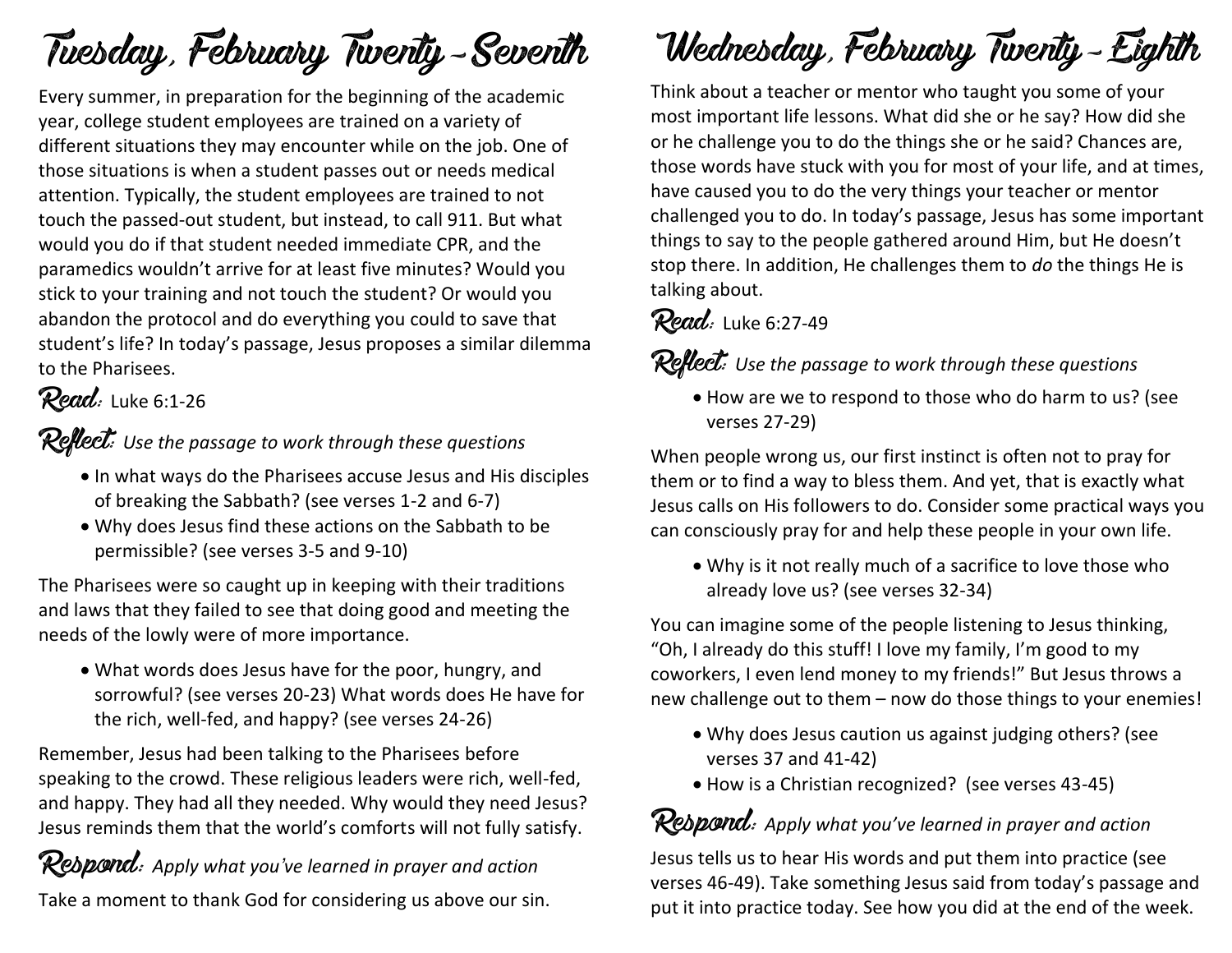# **Thursday, March First**

Kids pick up pretty quick whether a teacher or caregiver means business. For example, if a teacher tells her misbehaving students that she's going to put them in timeout, but never does, the kids will learn to ignore her empty threats. But, if a teacher warns her class of the consequences of their behavior and follows through on them, they will quickly learn to follow her rules. In today's passage, Jesus demonstrates power and authority with His words. He doesn't just say things; He follows through on what He says!

## **Read:** Luke 7:1-35

#### **Reflect:** *Use the passage to work through these questions*

 How does the centurion's military background help him to understand that Jesus can heal his servant? (see verses 6-8)

When a commander tells his soldiers to move, they move. Why? Because his words carry power and authority. In the same way, the centurion knew that Jesus' words carried power and authority. All He had to do was tell the servant to be healed, and he'd be healed.

- According to Luke, why does Jesus heal the dead son? (see verse 13)
- How did the people perceive Jesus and John the Baptist? (see verses 31-35)

Can you imagine the people coming upon a man wearing tattered clothes eating locusts and honey and thinking, "*This* is the person who is supposed to pave the way for the Messiah?" Can you also imagine them coming upon Jesus eating with sinners and tax collectors and thinking, "Wait…*this* is the Messiah?" For many people at that time, John and Jesus did not fit the profile for what they would have expected them to be like. Jesus' observation reminds us that God reveals Himself to us on His terms, not ours.

#### **Respond:** *Apply what you've learned in prayer and action*

Jesus had compassion for the mother of the dead young man. Take a moment today to thank Him for having compassion on you too.

# **Friday, March Second**

For the past decade, the city of St. Petersburg has budgeted for a "Family Reunification" program. The idea is to provide the homeless with a one way ticket out of St. Pete to their destination of choice. However, over the years, critics have pointed out some problems with this program. The most cited critique is that it is simply a way of getting the homeless out of the area only to then 'dump' them onto other communities around the country. To add fuel to the fire, critics also point out that the city never follows up to make sure these folks arrived at their final destination. In our passage today, a Pharisee faces a dilemma of what to do with a woman who shows up at his meal with Jesus.

#### **Read:** Luke 7:36-50

**Reflect:** *Use the passage to work through these questions*

- How did the Pharisee expect Jesus to react to the sinful woman? (see verse 39)
- How does Jesus contrast what the woman did for Him with what the Pharisee should have done for Him? (see verses 44-46)

Imagine the surprise of the Pharisee and the sinful woman upon hearing Jesus' words. Here was a woman who had nothing, and yet she gave so much to Jesus. At the same time, here was a man who had plenty, and yet he gave so little to Jesus. The Pharisee began the evening thinking the woman was in the wrong, but now, he was beginning to see that perhaps it was he himself who needed to take a long look in the mirror!

 What does Jesus say is the relationship between being forgiven and showing love? (see verse 47)

## **Respond:** *Apply what you've learned in prayer and action*

In what ways do you show Jesus love for what He has done for you? Take some time in prayer to thank Him for His words of promise – "Your sins are forgiven" (verse 48).